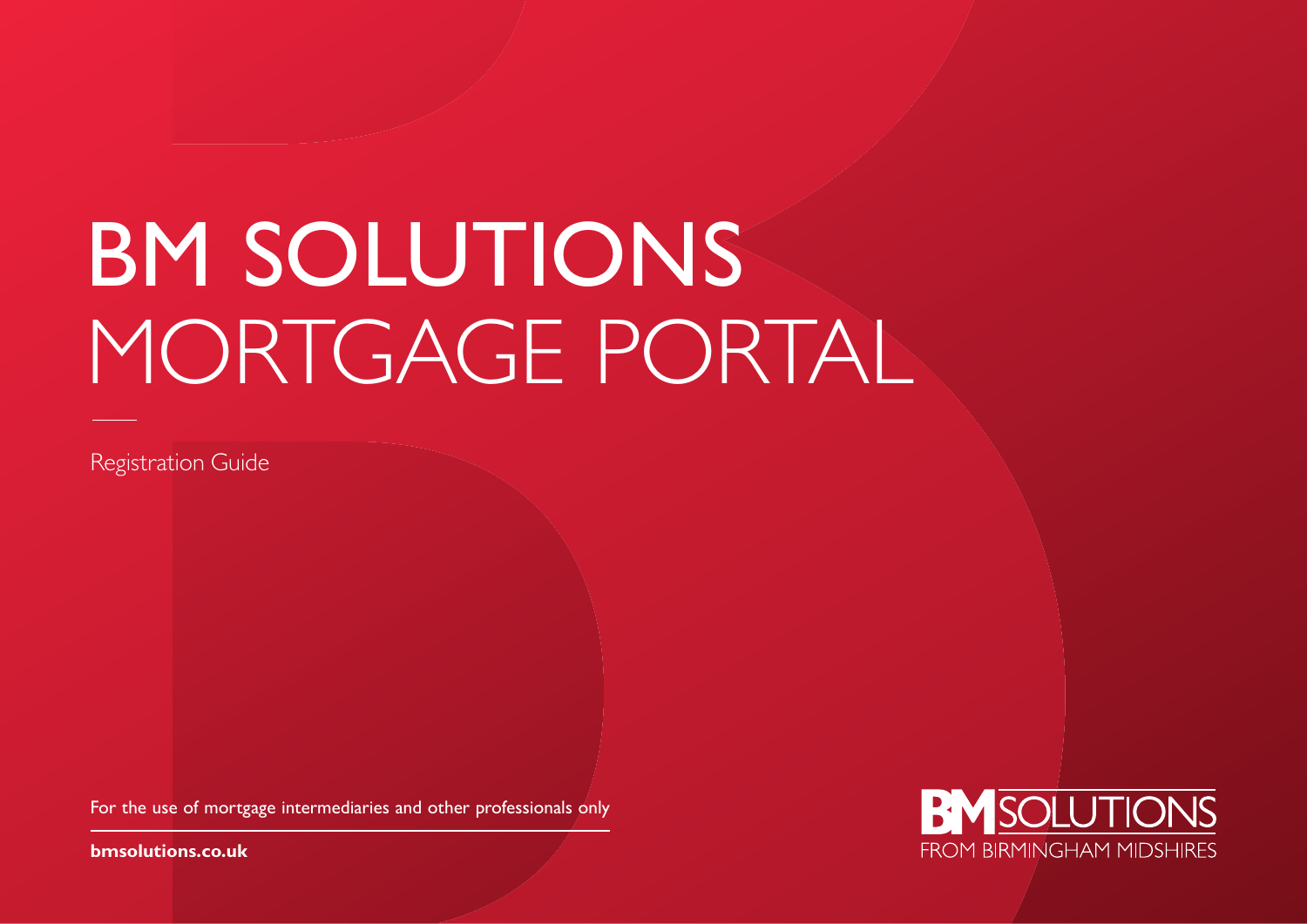## REGISTRATION

You will receive a 'Welcome' email inviting you to the BM Solutions Mortgage Portal.

The 'Welcome' email will refer to:

- Username this will be your email address and form part of your login details
	- Existing users you will continue to use your existing Intralinks password
	- New users you will receive a separate email directing you to log in using a temporary password
- Portal URL a hyperlink to the main login page will be included in the email. You will need to save the URL to your browser 'favourites' for future use and ease of access
- Retrieve ID/Password a hyperlink that takes you through the forgotten password process for existing users. After completing the security questions you will be directed to 'Check Your Inbox' where you will receive a 'Reset your Password' email. Click the link in the email and follow the onscreen instructions. At the end of the process you will be directed to click a link to go to the login page (see [page 6](#page-5-0))

Note: A hyperlink to this user guide is included in the welcome email. The URL **[www.bmsolutions.co.uk/mortgageportal/](http://www.bmsolutions.co.uk/mortgageportal/)** is also displayed at the bottom of each screen within the Portal.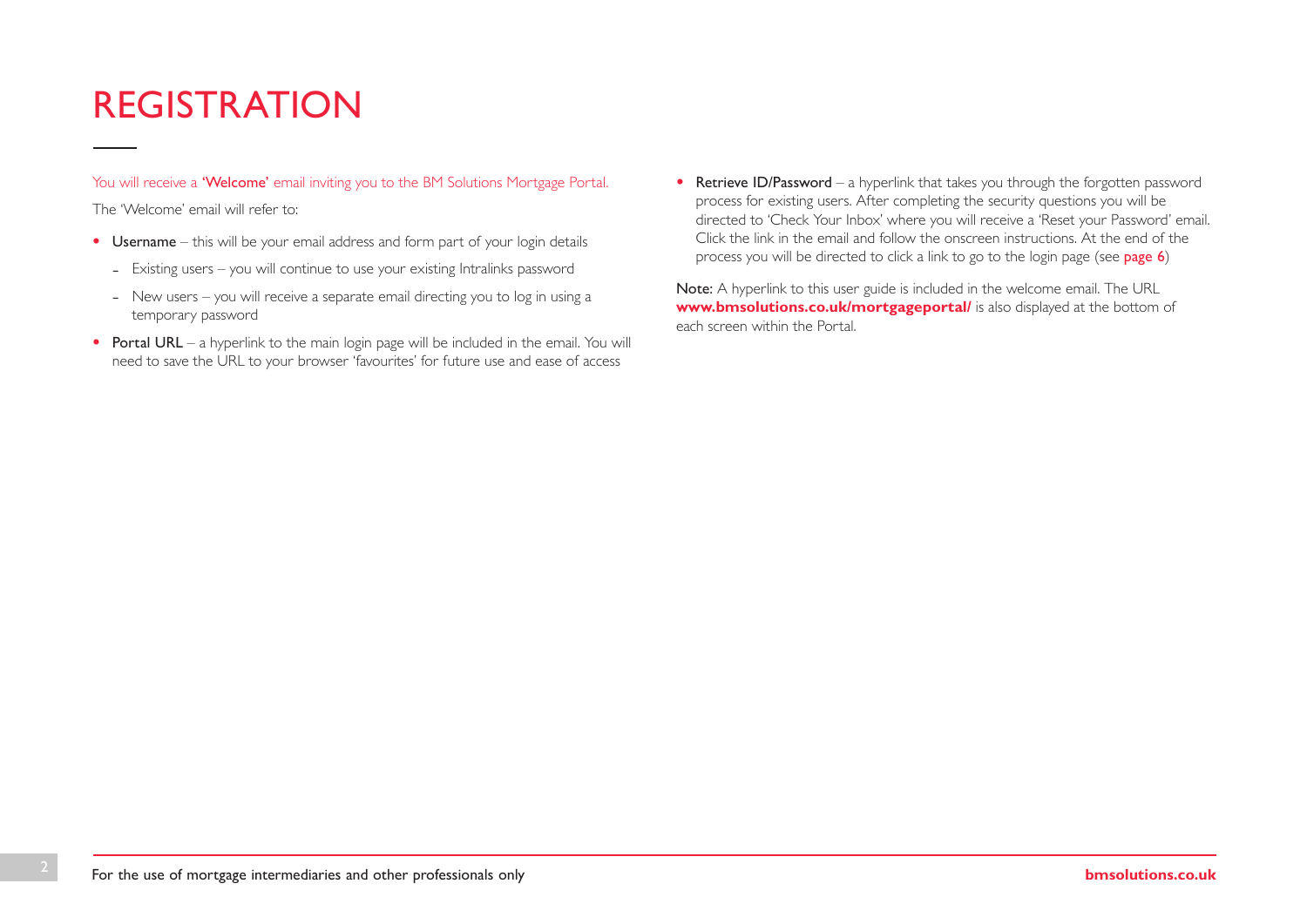## REGISTRATION

If you're experiencing difficulty in receiving the 'welcome' or 'temporary password' emails, you may wish to consider adding our sender address to your 'safe sender' recipient list within Outlook.

You can do this in 4 easy steps:

- **1.** Within Outlook, select **Junk E-mail** from the main 'Home' tool bar (or select Tools, Options, Preferences, Junk E-mail)
- **2.** Click the Safe Senders or Safe Recipients tab
- **3.** Click Add to enter email addresses from the following Intralink domain email addresses
	- welcome email address: **[welcome@intralinks.com](mailto:welcome%40intralinks.com?subject=)**
	- temporary password and key milestone alerts email address: **[publications\\_comments@intralinks.com](mailto:publications_comments%40intralinks.com?subject=)**

#### **4.** Click OK

Done – you will now receive document upload related emails and alerts to your main mailbox.

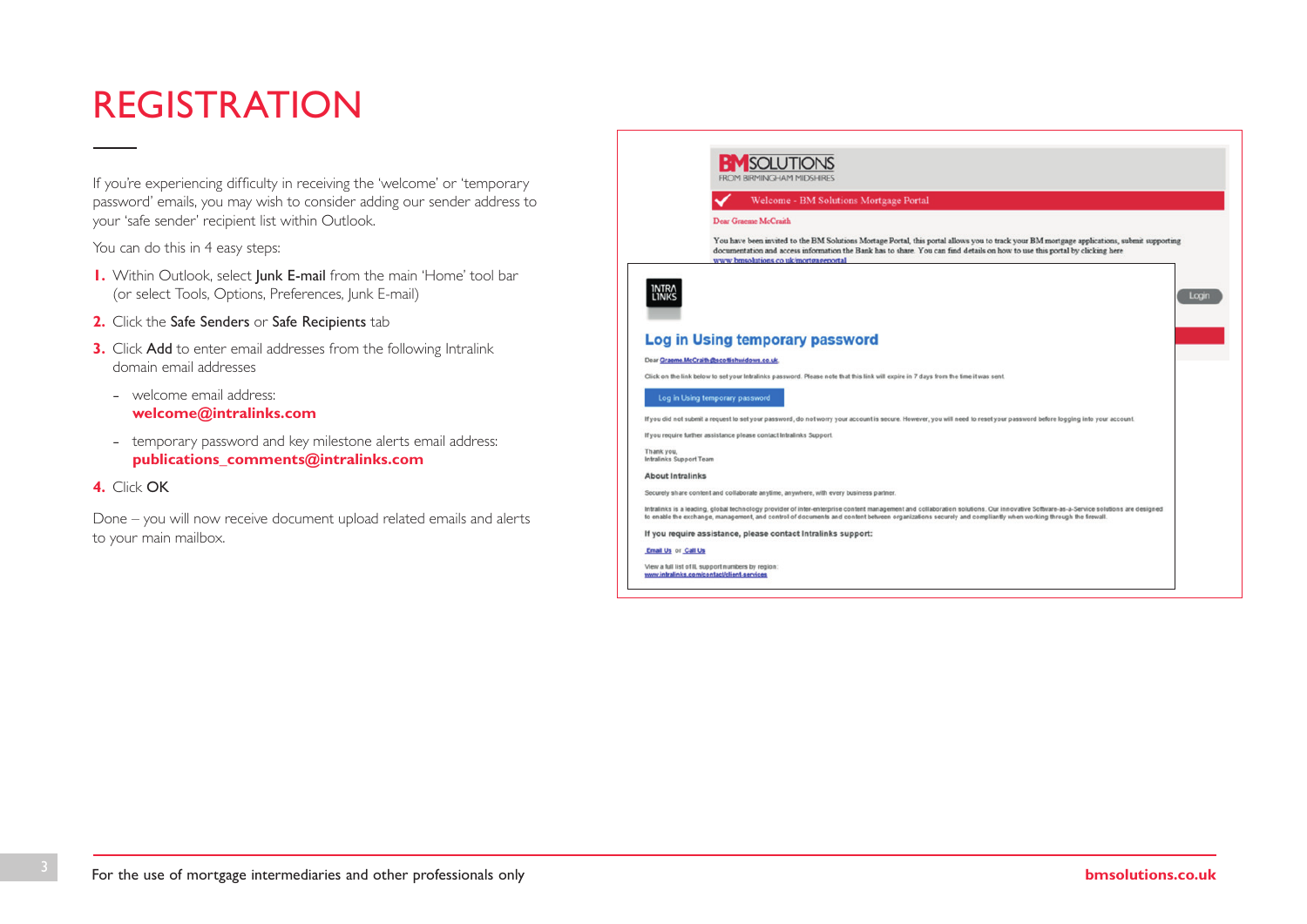# REGISTRATION – NEW USERS ONLY

• As part of the document upload registration process, new users will receive an automatic email asking you to 'Log in using temporary password'

### Log in Using temporary password

- Follow the link in the email to set a new password for your account. This is a one time set up process
- Your password will need to be set within 7 days of receiving the email, or you'll need to contact **[support@intralinks.com](mailto:support%40intralinks.com?subject=)** or call **0208 068 4800** to request a new password
- After clicking 'Log in using temporary password' you'll be presented with the 'Intralinks End User Agreement'. Click Accept to continue with the registration process

| <b>Log in Using temporary password</b>                                                                                                                                                                                                                                                                                                            |
|---------------------------------------------------------------------------------------------------------------------------------------------------------------------------------------------------------------------------------------------------------------------------------------------------------------------------------------------------|
| Dear Graeme McCraith@scotlishwidows.co.uk                                                                                                                                                                                                                                                                                                         |
| Click on the link below to set your Intralinks password. Please note that this link will expire in 7 days from the time it was sent.                                                                                                                                                                                                              |
| Log in Using temporary password                                                                                                                                                                                                                                                                                                                   |
| If you did not submit a request to set your password, do not worry your account is secure. However, you will need to reset your password before logging into your account.                                                                                                                                                                        |
| If you require further assistance please contact Intralinks Support.                                                                                                                                                                                                                                                                              |
| Thank you,<br>Intralinks Support Team                                                                                                                                                                                                                                                                                                             |
| <b>About Intralinks</b>                                                                                                                                                                                                                                                                                                                           |
| Securely share content and collaborate anytime, anywhere, with every business partner.                                                                                                                                                                                                                                                            |
| Intralinks is a leading, global technology provider of inter-enterprise content management and collaboration solutions. Our innovative Software-as-a-Service solutions are designed<br>to enable the exchange, management, and control of documents and content between organizations securely and compliantly when working through the firewall. |
| If you require assistance, please contact Intralinks support:                                                                                                                                                                                                                                                                                     |
| Email Us or Call Us                                                                                                                                                                                                                                                                                                                               |
| View a full list of IL support numbers by region:<br>www.intralinks.com/contact/client-services                                                                                                                                                                                                                                                   |

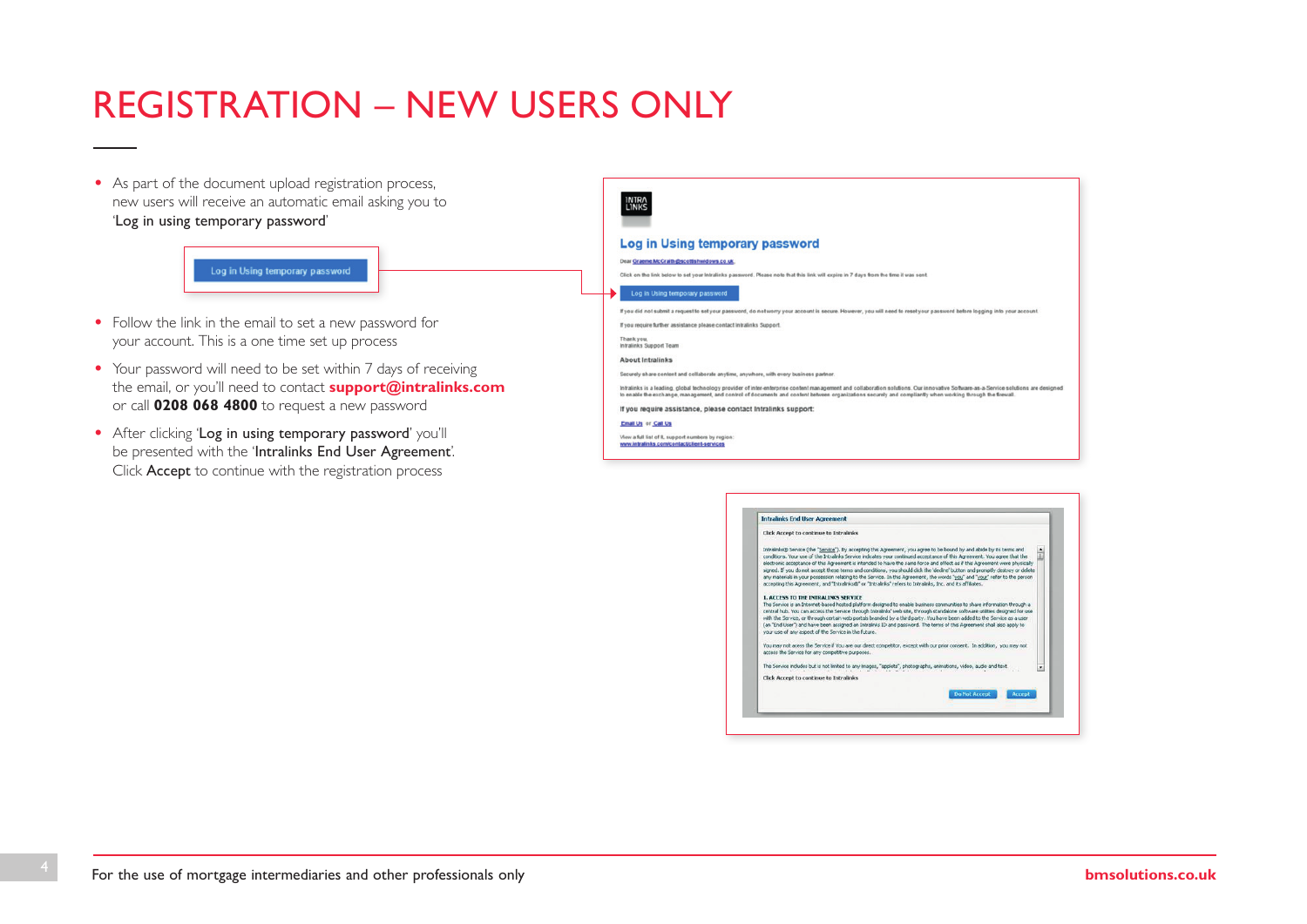# REGISTRATION – NEW USERS ONLY

- After accepting the 'End User Agreement' you'll be prompted to specify a 'New password' and a 'Challenge question' which can be used to unlock your account should you forget your password in the future
- We also recommend your 'Language Preference' is set to 'English (International)'
- You will not need to change the 'Time Zone' option as this will automatically pick up the time from your local device settings

| <b>New Password*</b><br><b>Confirm New Password*</b>              |                                                                                           | O      |      |
|-------------------------------------------------------------------|-------------------------------------------------------------------------------------------|--------|------|
|                                                                   |                                                                                           |        |      |
|                                                                   |                                                                                           | ⊙      |      |
| <b>New Challenge Question*</b><br>Answer*                         | $\bullet$                                                                                 |        |      |
|                                                                   | Show Typing                                                                               |        |      |
| <b>Address Line 1</b><br><b>Address Line 2</b><br>*Required field | Email(IntraLinks ID) Graeme.McCraith@scottishwidows.co.uk<br>Organization Scottish Widows |        | ۰    |
|                                                                   |                                                                                           | Cancel | Save |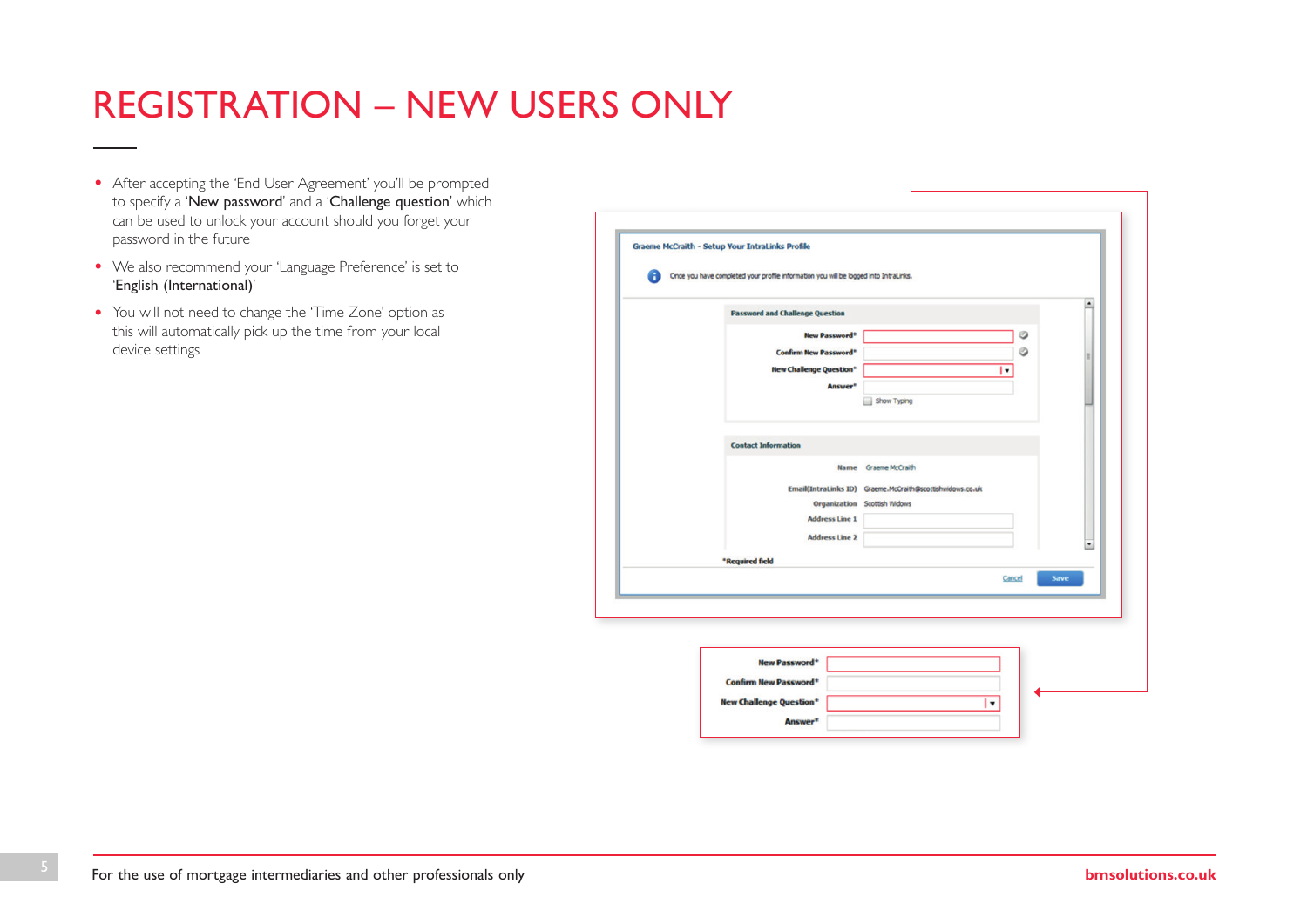# <span id="page-5-0"></span>REGISTRATION – NEW USERS/FORGOTTEN PASSWORD ONLY